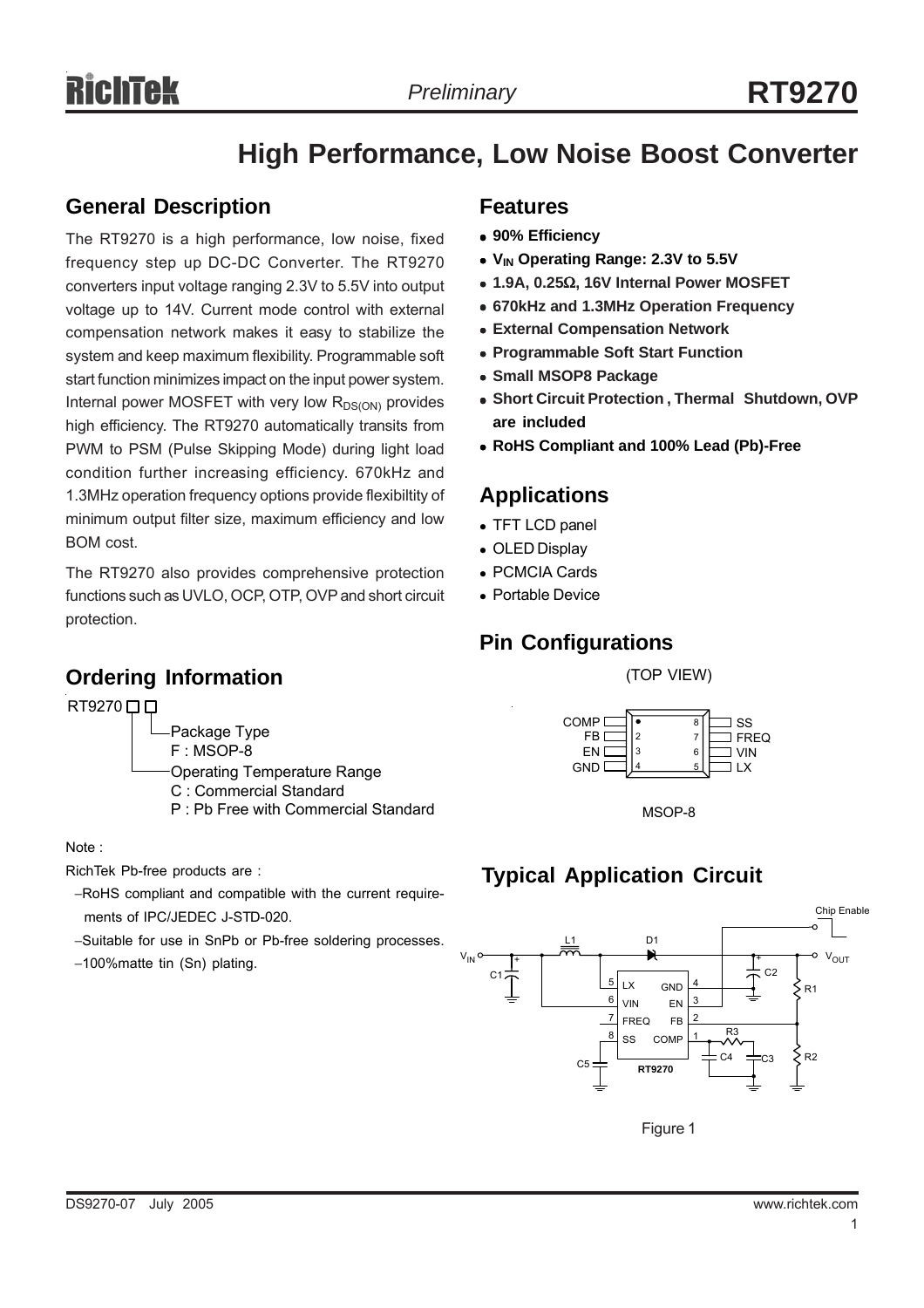# **Function Block Diagram**



# **Operation**

The RT9270 is a high efficiency step-up Boost converter with a fixed-frequency, current-mode PWM architecture. It performs fast transient response and low noise operation with appropriate component selection. The output voltage is regulated through a feedback control consisting of an error amplifier, a summing comparator, and several control signal generators (as shown in function block diagram). The feedback reference voltage is 1.24V. The error amplifier varies the COMP voltage by sensing the FB pin. The slope compensation signal summed with the current -sense signal will be compared with the COMP voltage through the summing comparator to determine the current trip point and duty cycle. When driving light loads, the RT9270 will perform the pulse-skipping mode to prevent overcharging the output voltage. In this mode, the switching frequency will be reduced to perform a higher efficiency.

#### **Soft-Start**

The RT9270 provides soft-start function. When the EN pin is connected to high, a 4uA constant current is sourced to charge an external capacitor. The voltage rate of rise on the COMP pin is limited during the charging period, and so is the peak inductor current. When the EN pin is connected to GND, the external capacitor will be discharged to ground for the next time soft-start.

# **Current Limitation**

The switch current is monitored to limit the value not to exceed 1.9A typically. When the switch current reaches 1.9A, the output voltage will be pulled down to limit the total output power to protect the power switch and external components.

#### **Shutdown**

Connect the EN to GND to turn the RT9270 off and reduce the supply current to 0.1uA. In this operation, the output voltage is the value of VIN to subtract the forward voltage of catch diode.

#### **Frequency Selection**

The switching frequency of RT9270 can be selected to operate at either 670kHz or 1.3MHz. When the FREQ pin is connected to GND for 670kHz operation, and connected to VIN for 1.3MHz operation. FREQ is preset to 670kHz operation for allowing the FREQ pin unconnected.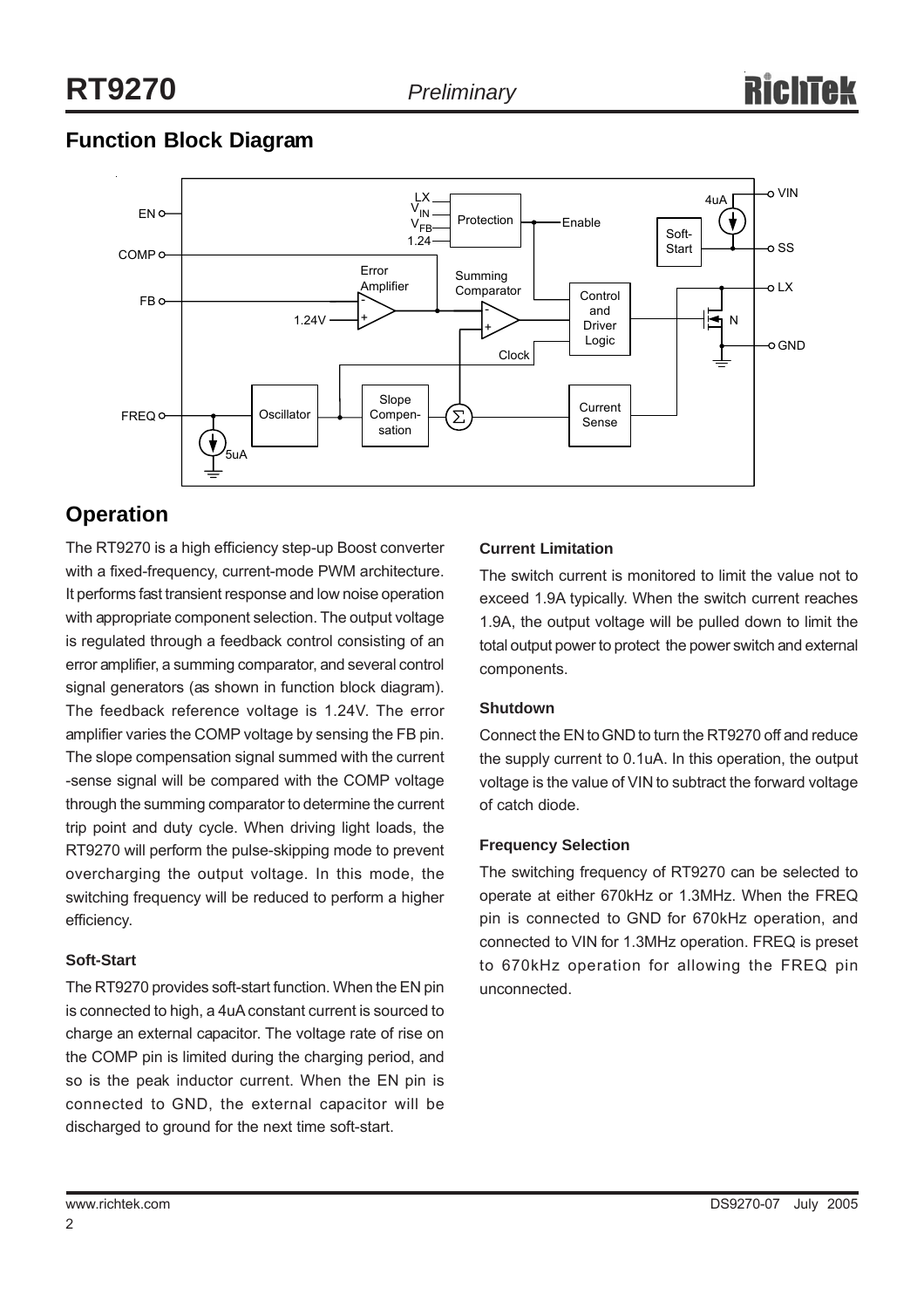# **Pin Description**

# **COMP (Pin 1)**

Compensation Pin for Error Amplifier. Connect a compensation network to ground. See the Component Selection Table for the loop compensation.

# **FB (Pin 2)**

Feedback Pin. Connect an external resistor-divider tap to FB. The reference voltage is 1.24V and set  $V_{\text{OUT}}$  according to:  $V_{OUT}$  = 1.24V (1 + R1 / R2). See Figure 1.

# **EN (Pin 3)**

Shutdown Control Input. Connect EN to GND to turn off the RT9270.

# **GND (Pin 4)**

Ground.

# **LX (Pin 5)**

Switch Pin. Connect the inductor and catch diode to LX pin. Widen and shorten the connected trace to minimize EMI.

# **VIN (Pin 6)**

Supply Pin. Place at least a 1uF ceramic capacitor close to RT9270 for bypassing noise.

# **FREQ (Pin 7)**

Frequency Select Pin. Oscillator frequency is 670kHz as FREQ connected to GND, and 1.3MHz as FREQ connected to VIN. A 5uA pull-down current is sinking on this pin.

# **SS (Pin 8)**

Soft-Start Control Pin. Connect a soft-start capacitor (Css) to this pin. A 4uA constant current charges the soft-start capacitor. When EN connected to GND, the soft-start capacitor is discharged. When EN connected to VIN high, the soft-start capacitor is charged to VIN. Leave floating for not using soft-start.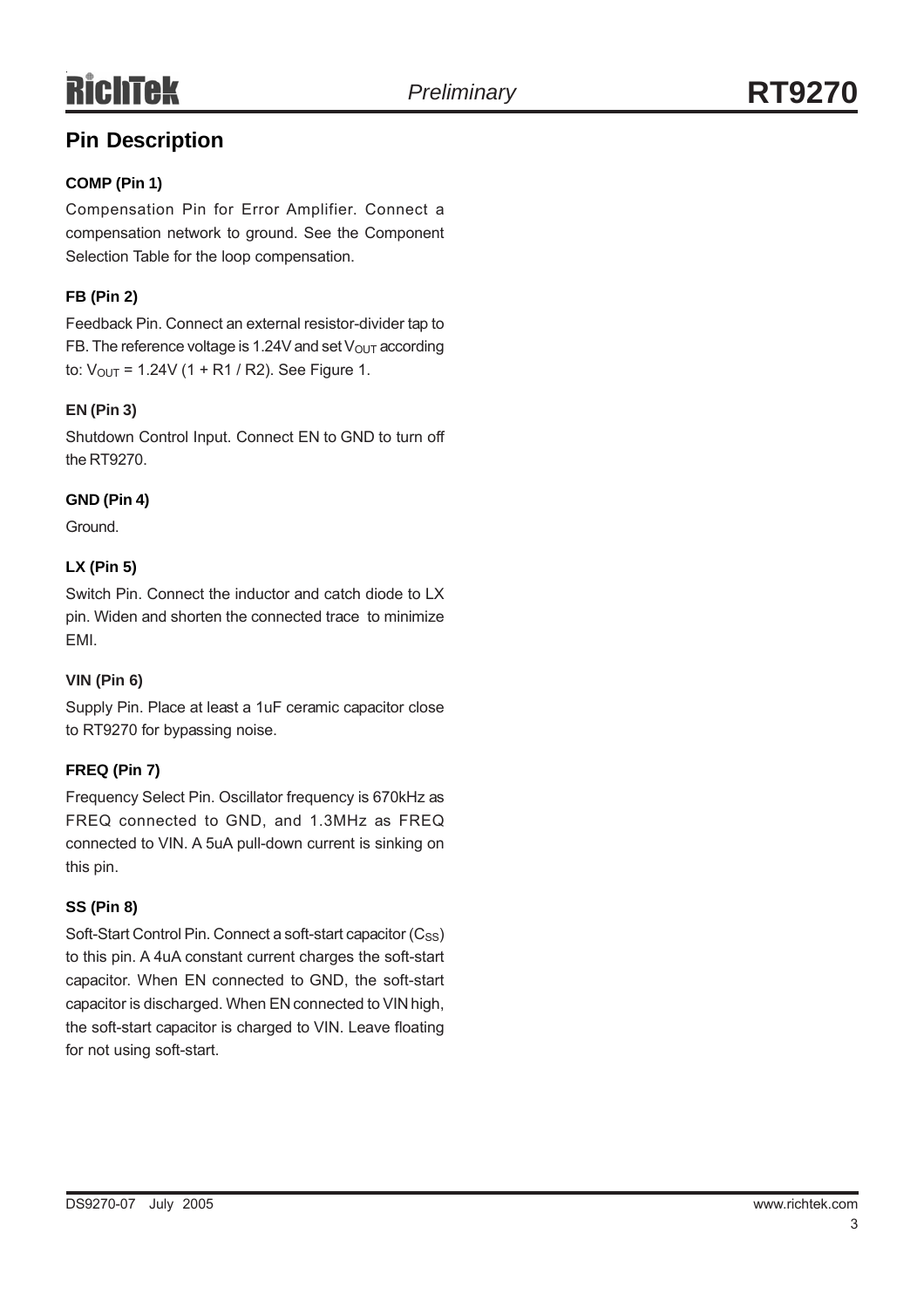# **Absolute Maximum Ratings** (Note 1)

| • Power Dissipation, $P_D @ T_A = 70^{\circ}C$ |  |
|------------------------------------------------|--|
|                                                |  |
|                                                |  |
|                                                |  |
|                                                |  |
|                                                |  |
| • ESD Susceptibility (Note 2)                  |  |
|                                                |  |
|                                                |  |
|                                                |  |

# **Recommended Operating Conditions (Note 3)**

<sup>z</sup> Ambient Temperature Range---------------------------------------------------------------------------------------- 0°C to 70°C

<sup>z</sup> Junction Temperature Range---------------------------------------------------------------------------------------- 0°C to 125°C

# **Electrical Characteristics**

( $V_{IN}$  = 3V, FREQ left floating,  $T_A$  = 25°C, Unless Otherwise specification)

| <b>Parameter</b>                      | <b>Symbol</b>   | <b>Test Condition</b>                                                             | Min                                 | <b>Typ</b> | <b>Max</b> | <b>Units</b> |  |  |  |
|---------------------------------------|-----------------|-----------------------------------------------------------------------------------|-------------------------------------|------------|------------|--------------|--|--|--|
| <b>System Supply Input</b>            |                 |                                                                                   |                                     |            |            |              |  |  |  |
|                                       | V <sub>IN</sub> | $FREQ = GND$                                                                      | 2.3                                 | 5.5<br>--  |            | V            |  |  |  |
| Operation voltage Range               |                 | $FREG = V_{IN}$                                                                   | 2.5                                 | --         | 5.5        |              |  |  |  |
| Under Voltage Lock Out                | <b>UVLO</b>     |                                                                                   | 2                                   | 2.2        | 2.3        | $\vee$       |  |  |  |
| Power On Reset Hysteresis             |                 |                                                                                   | $-$                                 | 200        | --         | mV           |  |  |  |
| Quiescent Current                     | ΙıΝ             | V <sub>FB</sub> =1.3V, No switching                                               | --                                  | 270        | 600        | uA           |  |  |  |
|                                       | ΙıΝ             | V <sub>FB</sub> =1.0V, Switching, No load                                         |                                     | 1.76       | 5          | mA           |  |  |  |
| <b>Shut Down Current</b>              | ΙıΝ             | $EN = GND$                                                                        | --                                  |            | 1          | uA           |  |  |  |
| Soft start Current                    | lss             |                                                                                   | --                                  | 4          | 9          | uA           |  |  |  |
| <b>Switching Regulator Oscillator</b> |                 |                                                                                   |                                     |            |            |              |  |  |  |
| <b>Free Run Frequency</b>             | fosc            | FREQ=GND                                                                          | 520                                 | 670        | 850        | kHz          |  |  |  |
|                                       |                 | FREQ= V <sub>IN</sub>                                                             | 960                                 | 1300       | 1500       | kHz          |  |  |  |
| Maximum Duty Cycle (Note 4)           |                 | $FREQ = GND$                                                                      | 82                                  | 90         | 96         | $\%$         |  |  |  |
|                                       |                 | $FREQ = V_{IN}$                                                                   | 74                                  | 77         | 80         |              |  |  |  |
| <b>Reference Voltage</b>              |                 |                                                                                   |                                     |            |            |              |  |  |  |
| Feedback Voltage                      | $V_{FB}$        |                                                                                   | 1.216                               | 1.24       | 1.264      | $\vee$       |  |  |  |
| <b>Error Amplifier</b>                |                 |                                                                                   |                                     |            |            |              |  |  |  |
| <b>GM</b>                             |                 | (Note 4)                                                                          | $\hspace{0.05cm}$ $\hspace{0.05cm}$ | 1.1        | --         | ms           |  |  |  |
| Feedback Voltage Line Regulation      |                 | 2.3V <vin<5.5v< td=""><td>--</td><td>0.12</td><td>0.3</td><td>%N</td></vin<5.5v<> | --                                  | 0.12       | 0.3        | %N           |  |  |  |

*To be continued*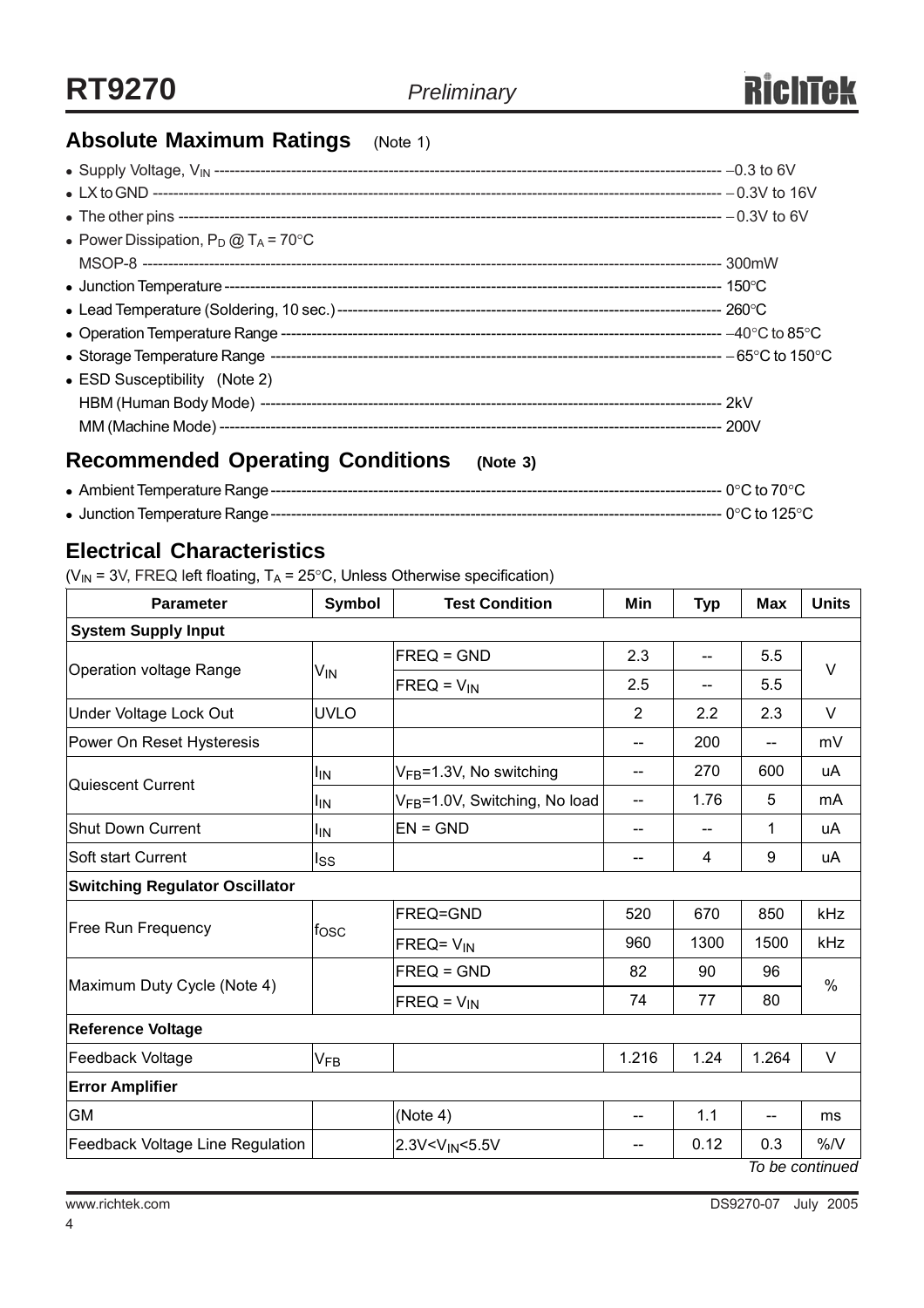**RichTek** 

| <b>Parameter</b>        | Symbol     | <b>Test Condition</b> | Min   | <b>Typ</b> | Max | Jnits     |  |  |
|-------------------------|------------|-----------------------|-------|------------|-----|-----------|--|--|
| <b>IMOSFET</b>          |            |                       |       |            |     |           |  |  |
| On Resistance of MOSFET | $R$ DS(ON) |                       | $- -$ | 250        | 550 | $m\Omega$ |  |  |
| Current Limitation      |            |                       | $- -$ | 1.9        | $-$ |           |  |  |

**Note 1.** Stresses listed as the above "Absolute Maximum Ratings" may cause permanent damage to the device. These are for stress ratings. Functional operation of the device at these or any other conditions beyond those indicated in the operational sections of the specifications is not implied. Exposure to absolute maximum rating conditions for extended periods may remain possibility to affect device reliability.

**Note 2.** Devices are ESD sensitive. Handling precaution recommended.

**Note 3.** The device is not guaranteed to function outside its operating conditions.

**Note 4.** Guaranteed by Design.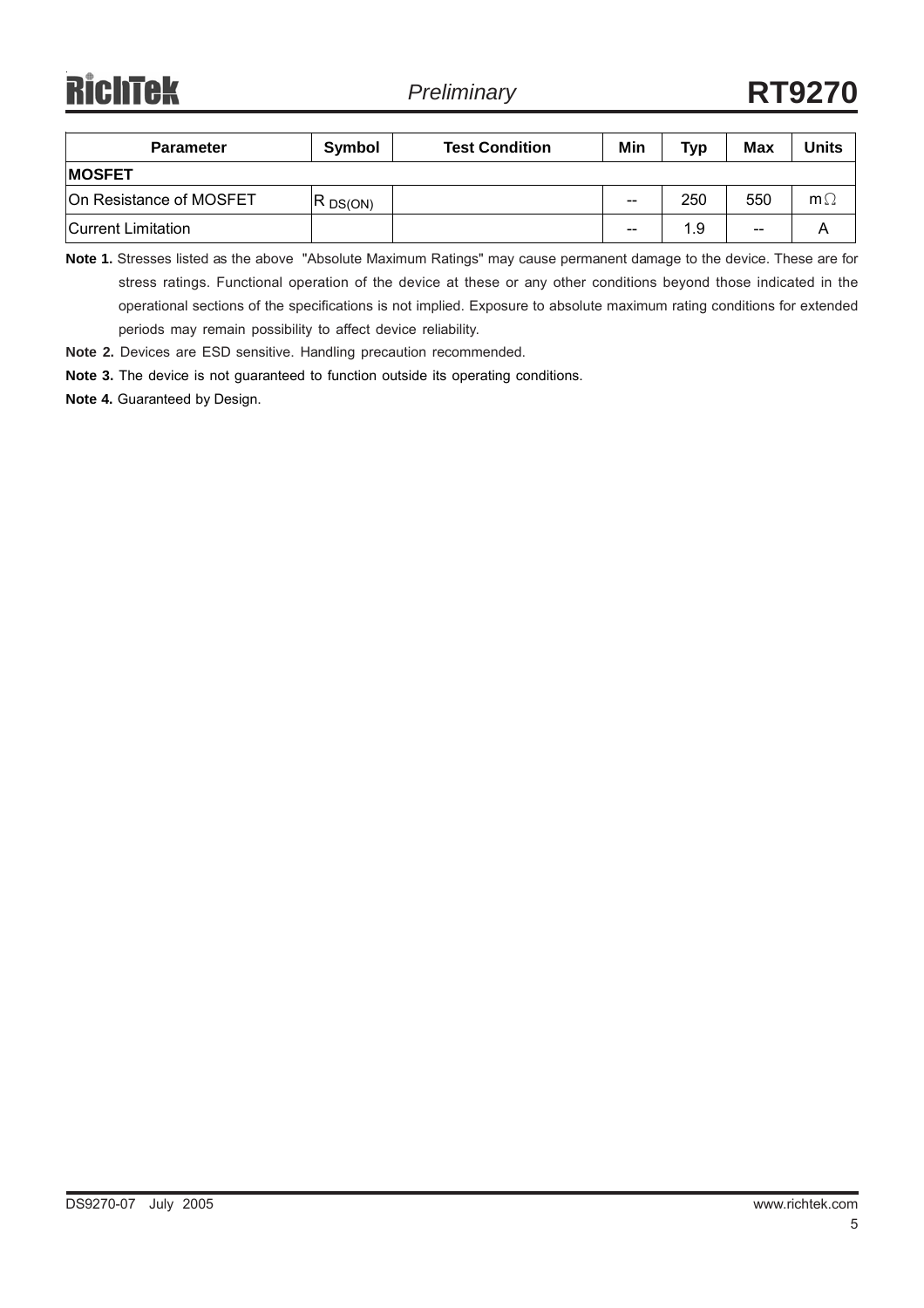# **Typical Operating Characteristics**









**Frequency vs. V<sub>IN</sub>** 



**Frequency vs. Temperature**

1.50

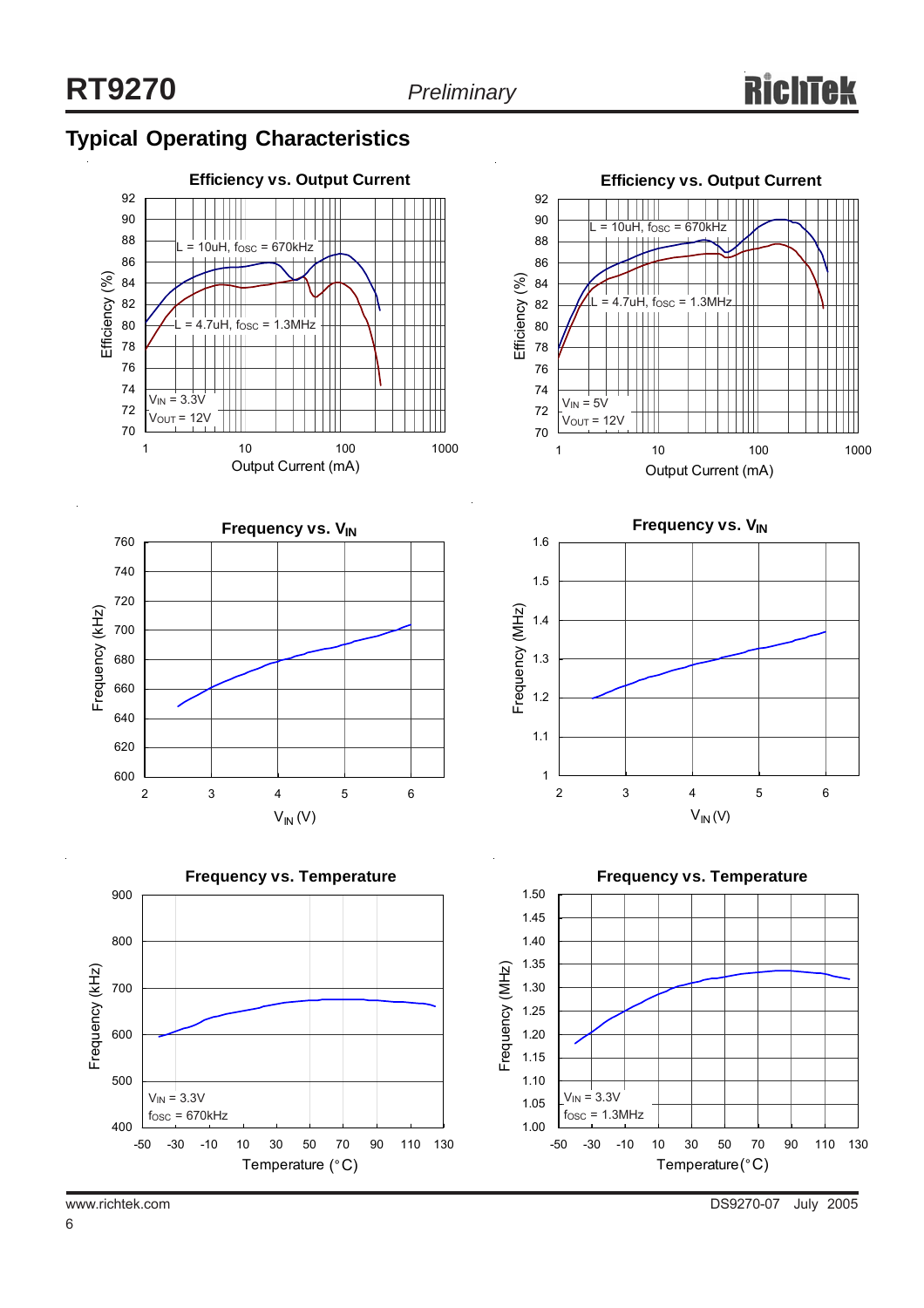# chtek



DS9270-07 July 2005 www.richtek.com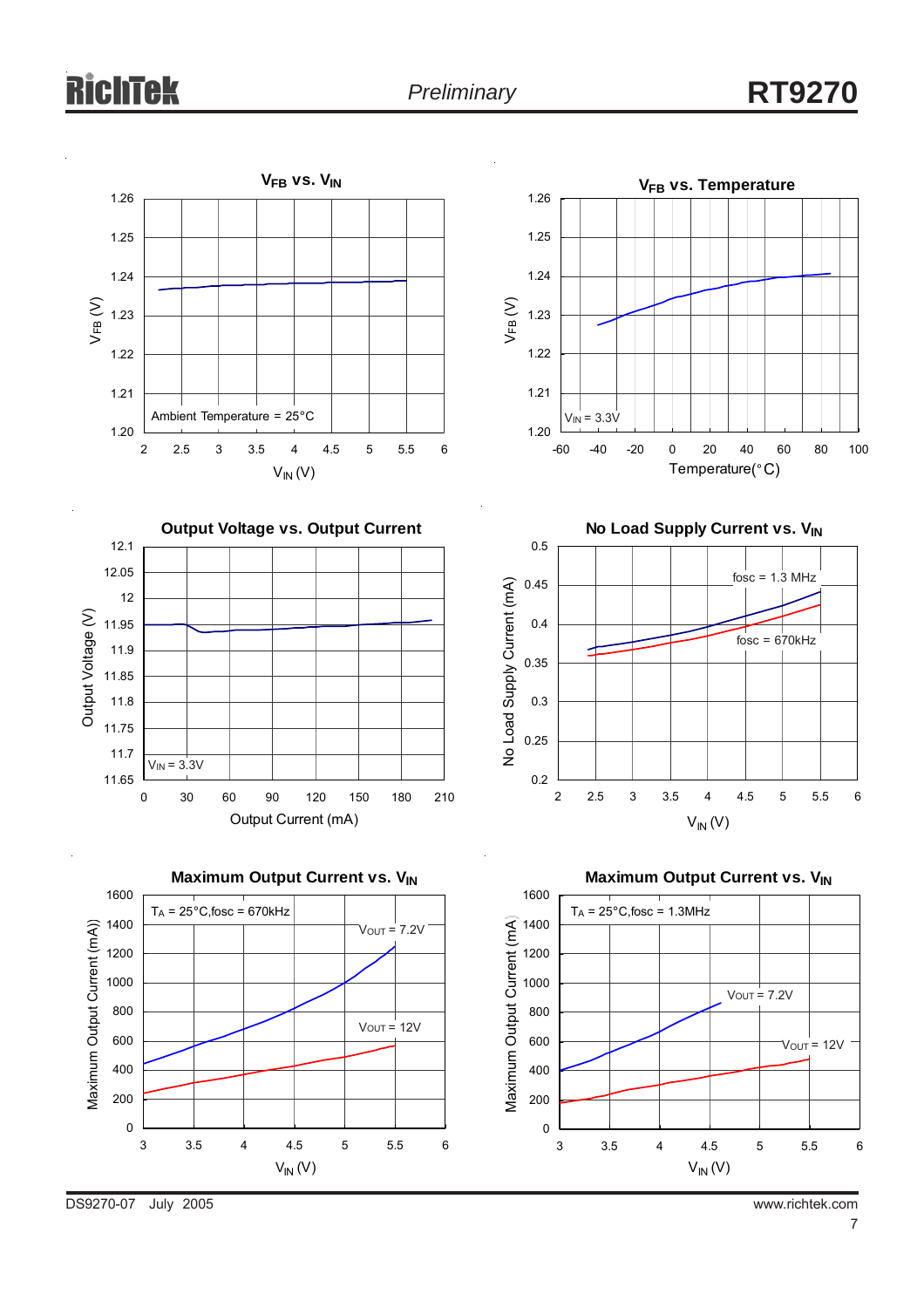





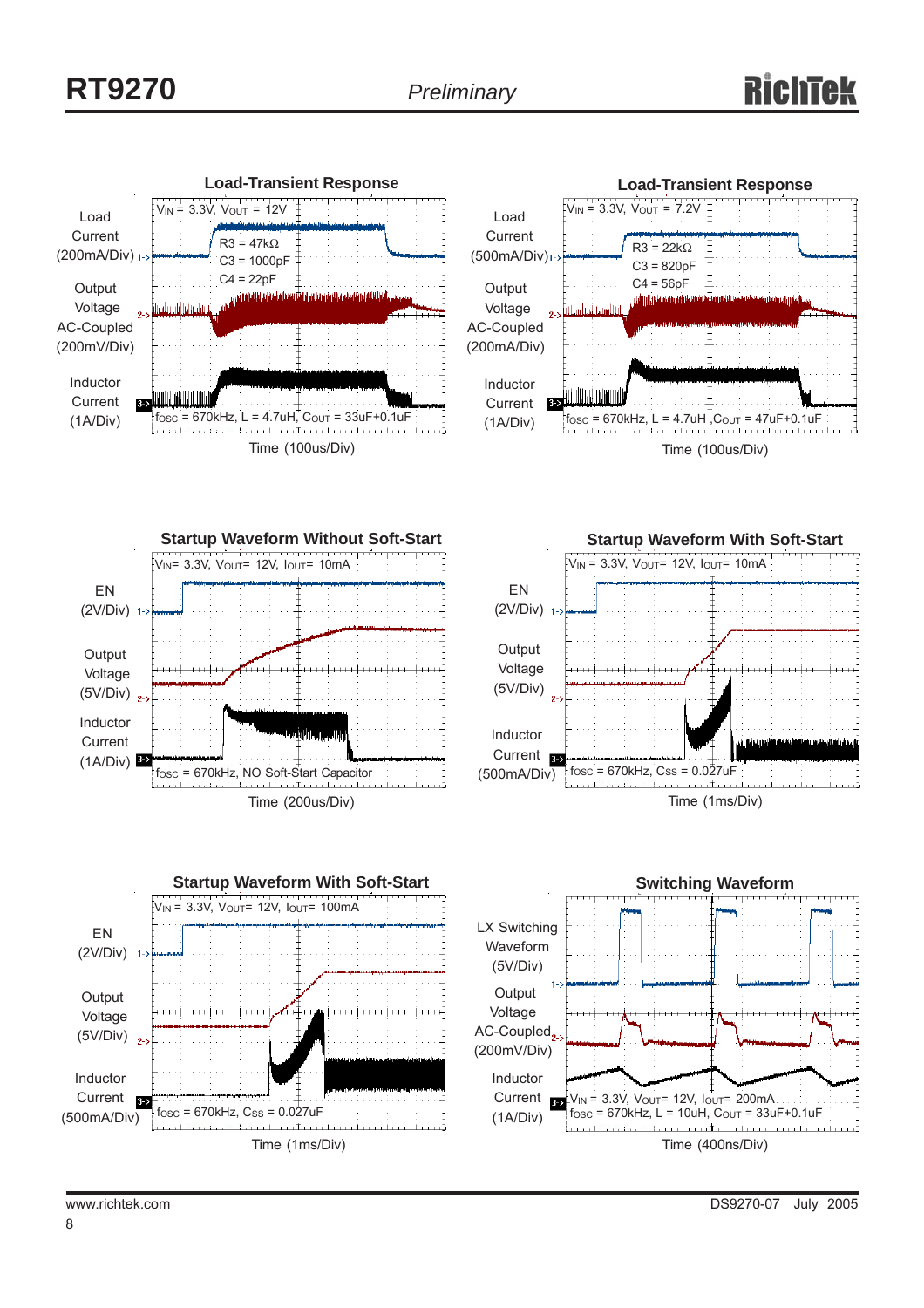# Tek





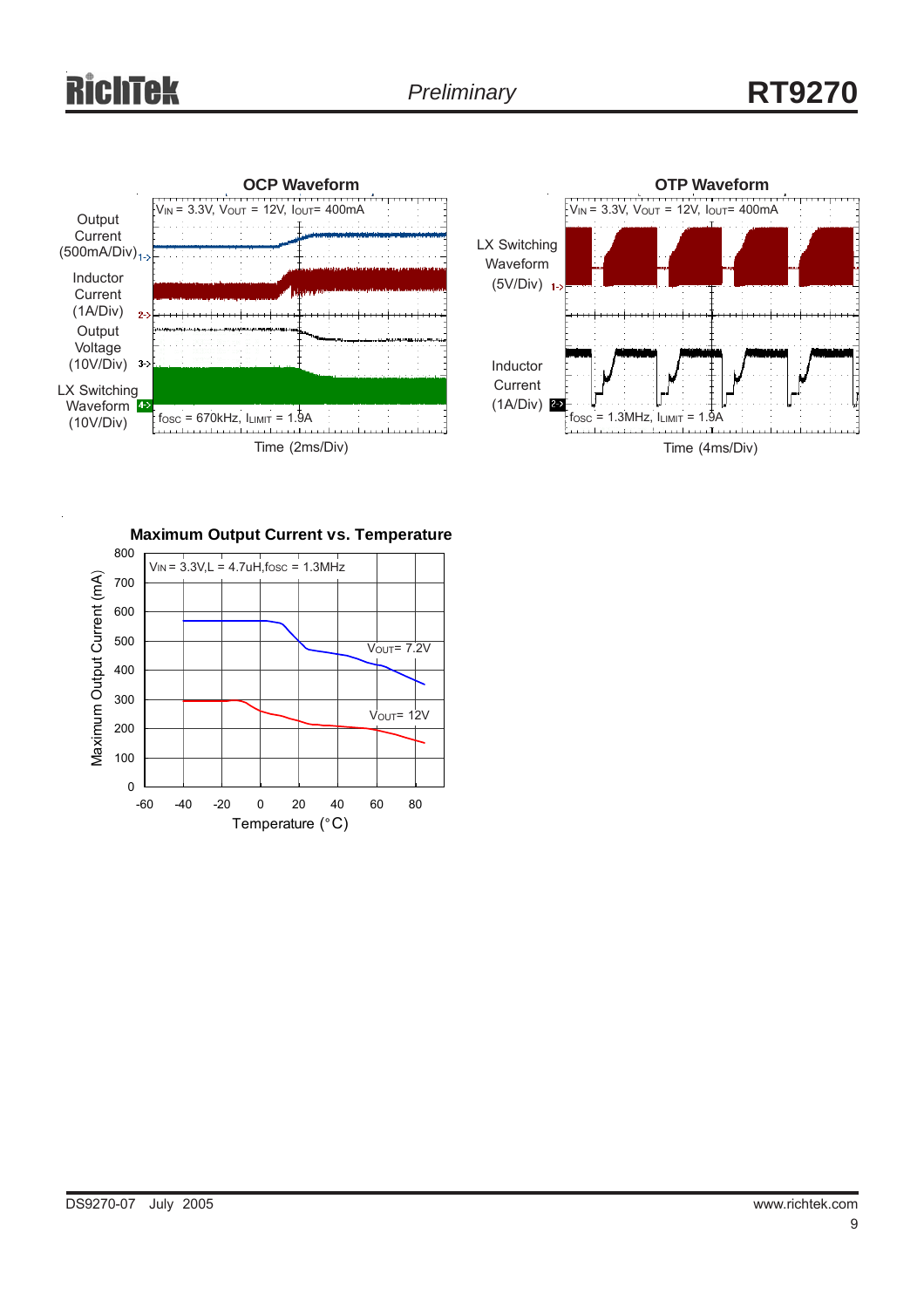# **Component Selection Table**

| <b>V<sub>IN</sub></b> | VOUT              | fosc | L1               | C2          | R <sub>3</sub> | C <sub>3</sub> | C4   | <b>Typical louT(MAX)</b> |
|-----------------------|-------------------|------|------------------|-------------|----------------|----------------|------|--------------------------|
| (V)                   | (V)               | (Hz) | (uH)             | (UF)        | $(k \Omega)$   | (pF)           | (pF) | (mA)                     |
| 3.3                   | 12                | 670k | 10(TDK SLF6028)  | 33 tantalum | 36             | 1200           | 33   | 250                      |
| 3.3                   | 12                | 670k | 4.7(TDK SLF6028) | 33 tantalum | 47             | 1000           | 22   | 250                      |
| 3.3                   | $12 \overline{ }$ | I.3M | 10(TDK SLF6028)  | 33 tantalum | 39             | 1000           | 33   | 210                      |
| 3.3                   | 12                | 1.3M | 4.7(TDK SLF6028) | 33 tantalum | 51             | 820            | 22   | 210                      |
| 3.3                   | 7.2               | 670k | 4.7(TDK SLF6028) | 47 tantalum | 22             | 820            | 56   | 490                      |
| 3.3                   | 7.2               | .3M  | 4.7(TDK SLF6028) | 47 tantalum | 32             | 1000           | 56   | 450                      |

# **Application Information**

The design procedure of Boost converter can start from the maximum input current, which is related about inductor, catch-diode, input/output capacitor selections and the maximum power which internal switch can stand. It can be derived from maximum output power, minimum input voltage and the efficiency of Boost converter. Once the maximum input current is calculated, the inductor value can be determined and the other components as well.

#### **Inductor Selection**

For a better efficiency in high switching frequency converter, the inductor selection has to use a proper core material such as ferrite core to reduce the core loss and choose low ESR wire to reduce copper loss. The most important point is to prevent the core saturated when handling the maximum peak current. Using a shielded inductor can minimize radiated noise in sensitive applications. The maximum peak inductor current is the maximum input current plus the half of inductor ripple current. The calculated peak current has to be smaller than the current limitation in the electrical characteristics. A typical setting of the inductor ripple current is 20% to 40% of the maximum input current. If the selection is 40%, the maximum peak inductor current is:

$$
IPK = \text{lin}(\text{MAX}) + \frac{1}{2} \text{IRIPPLE} = 1.2 \times \text{lin}(\text{MAX})
$$
\n
$$
= 1.2 \times \left[\frac{\text{OUT}(\text{MAX}) \times \text{VOUT}}{\text{N} \times \text{VIN}(\text{MIN})}\right]
$$

The minimum inductance value is derived from the following equation:

$$
L = \frac{\eta \times V \text{IN(MIN)}^2 \times [V \text{OUT} - V \text{IN(MIN)}]}{0.4 \times I \text{OUT(MAX)} \times V \text{OUT}^2 \times f \text{OSC}}
$$

Depending on the application, the recommended inductor value is between 2.2uH and 10uH.

# **Diode Selection**

To achieve high efficiency, Schottky diode is good choice for low forward drop voltage and fast switching time. The output diode rating should be able to handle the maximum output voltage, average power dissipation and the pulsating diode peak current.

# **Input Capacitor Selection**

For better input bypassing, low-ESR ceramic capacitors are recommended for performance. A 10uF input capacitor is sufficient for most applications. For a lower output power requirement application, this value can be decreased.

# **Output Capacitor Selection**

For lower output voltage ripple, low-ESR ceramic capacitors are recommended. The tantalum capacitors can be used as well, but the ESR is bigger than ceramic capacitor. The output voltage ripple consists of two components: one is the pulsating output ripple current flows through the ESR, and the other is the capacitive ripple caused by charging and discharging.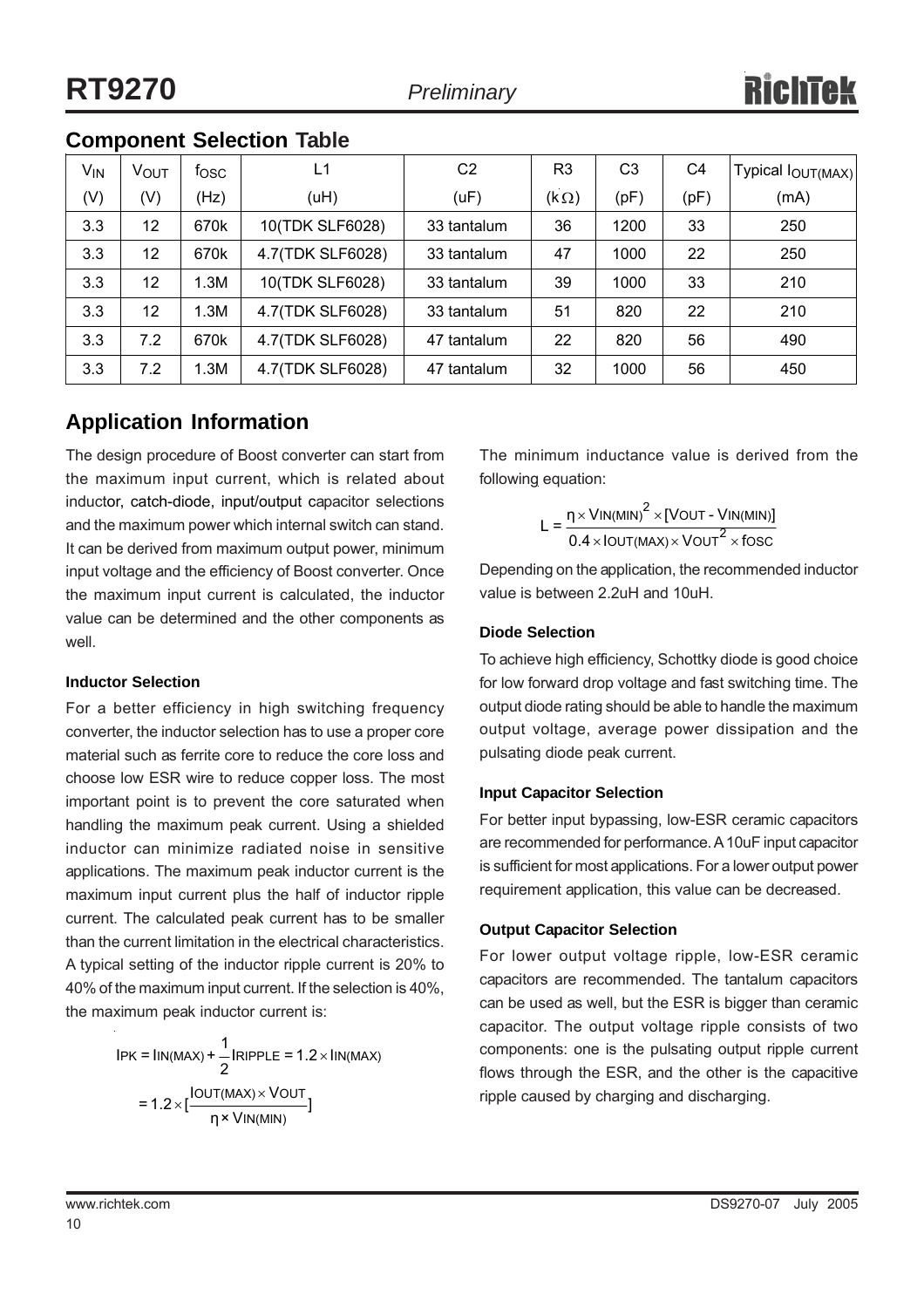$$
VRIPPLE = VRIPPLE(ESR) + VRIPPLE(C)
$$

≅ IPEAK × ESRCουτ + <mark>IPEAK VOUT - VIN</mark><br>COUT VOUT × fose out Vout×fosc  $\textsf{IPEAK}\times\textsf{ESRCout}+\frac{\textsf{IPEAK}}{\textsf{COUT}}(\frac{\textsf{VOUT}-\textsf{VIN}}{\textsf{VOUT}\times \textsf{fOSC}})$ 

#### **Output Voltage**

The regulated output voltage is calculated by:

$$
VOUT = 1.24V \times (1 + \frac{R1}{R2})
$$

For most applications, R2 is a suggested a value up to 100kΩ. Place the resistor-divider as close to the IC as possible to reduce the noise sensitivity.

#### **Loop Compensation**

The RT9270 voltage feedback loop can be compensated with an external compensation network consisted of R3, C3 and C4 (As shown in Figure 1). Choose R3 to set the high-frequency integrator gain for fast transient response without over or under compensation. Once R3 is determined, C3 is selected to set the integrator zero to maintain loop stability. The purpose of C4 is to cancel the zero caused by output capacitor and the capacitor ESR. If the ceramic capacitor is selected to be the output capacitor, C4 can be taken off because of the small ESR.

C2 is the output capacitor as shown in Figure 1. The following equations give approximate calculations of each component:

C3 = 
$$
\frac{2}{C2 \times RL} \times 10^{-12}
$$
 (F)  
R3 =  $\frac{V0 \times \sqrt{L1 \times C2}}{2 \times C3 \times V1N}$  (Ω)  
C4 = C2 × RESR × 1 × 10<sup>-6</sup> (F)

The best criterion to optimize the loop compensation is by inspecting the transient response and adjusting the compensation network.

#### **Soft-Start Capacitor**

The soft-start function begins from  $V_{SS}=0V$  to  $V_{SS}=1.24V$ with a 4uA constant current charging to the soft-start capacitor, so the capacitor should be large enough to let the output voltage reach regulation inside the soft-start cycle. Typical value of soft-start capacitor range is from 10nF to 200nF. After the cycle finished, the load can start to draw maximum current as required.

#### **Layout Guideline**

For high frequency switching power supplies, the PCB layout is important step in system application design. In order to let IC achieve good regulation, high efficiency and stability, it is strongly recommended the power components should be placed as close as possible. These traces should be wide and short. The feedback pin and the networks of feedback and compensation should be kept away from the power loops, and be shielded with a ground trace or plane to prevent noise coupling.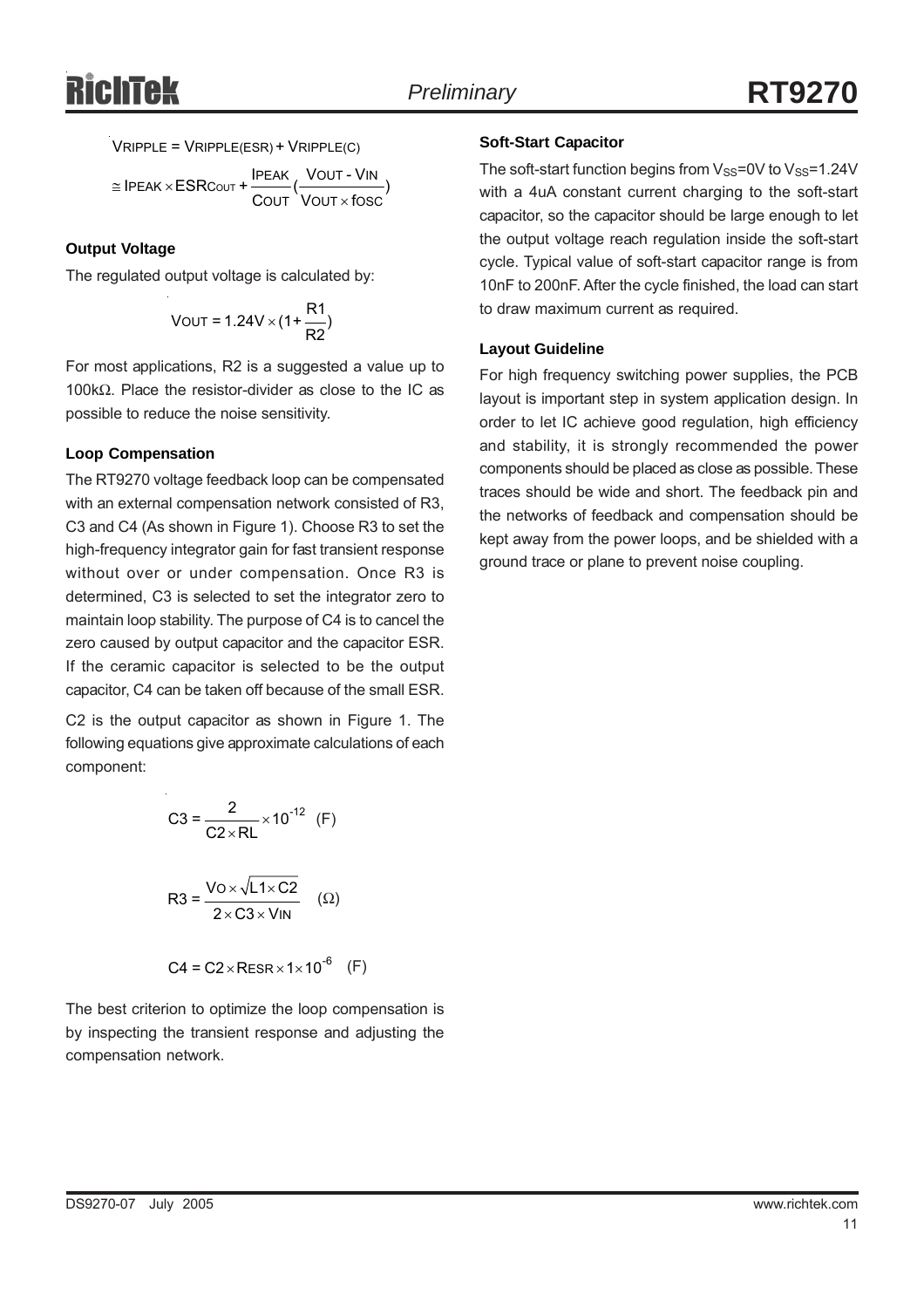

EVB Circuit





Top Side **Bottom Side** Bottom Side